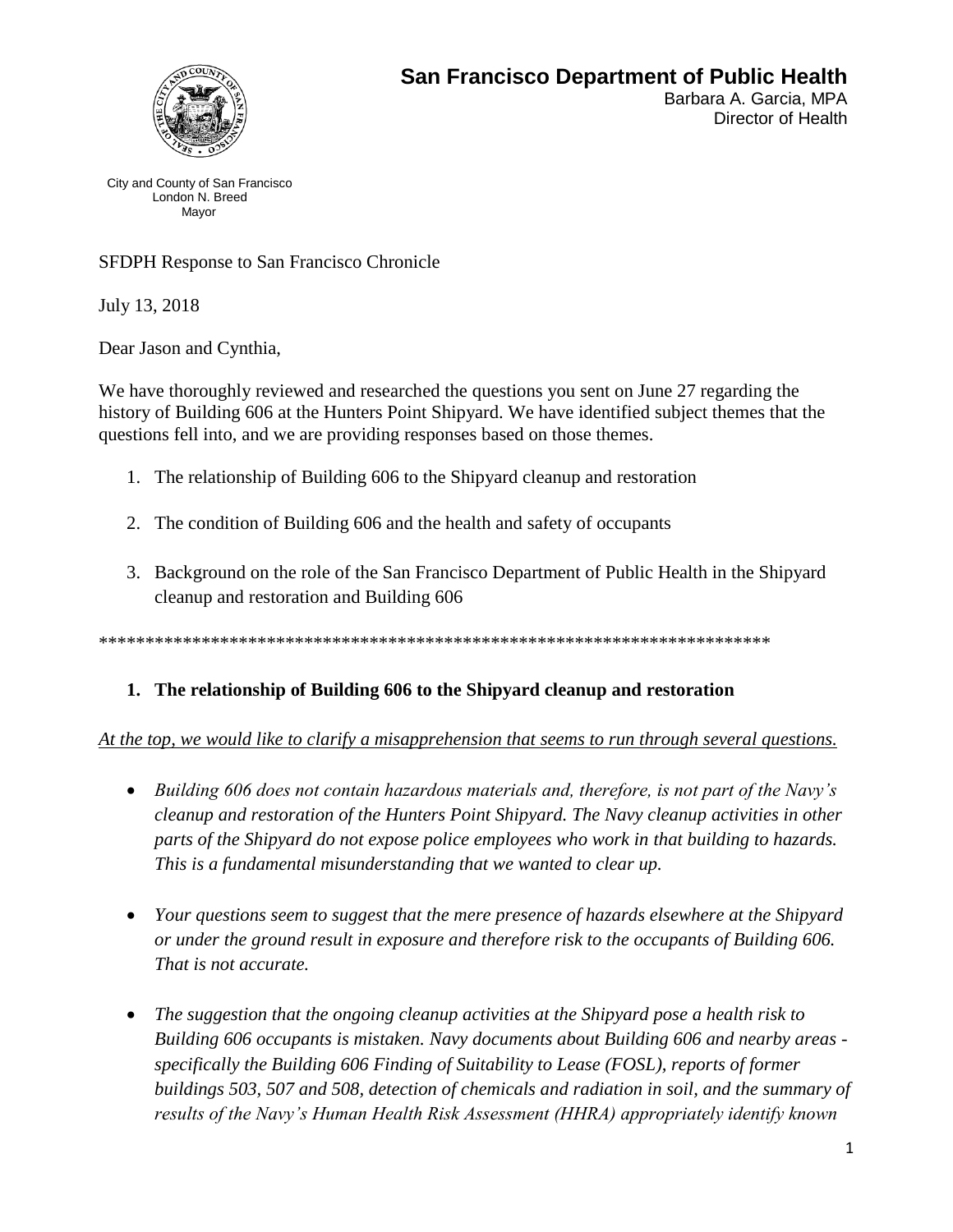

Barbara A. Garcia, MPA Director of Health

City and County of San Francisco London N. Breed Mayor

> *areas in the vicinity of Building 606 that are part of the Navy remediation effort. However, this information does not equate to an increased cancer risk for the occupants of Building 606.*

*The purpose of the FOSL is to document why the building is suitable for lease, that the uses contemplated for the lease are consistent with protection of human health and the environment and that the Navy is committed to continuing its remedial action at the Shipyard property. The FOSL identifies conditions and rules for safe occupancy of the area. In order to explain why the occupants are safe, it is necessary to explain hazards, exposure and risk.*

*There are hazards at the Shipyard due to Navy industrial activities in the past that created contamination. The Navy's cleanup and restoration entails identifying and removing the hazards.* 

*The Navy's cleanup is required by the Comprehensive Environmental Response, Compensation and Liability Act (CERCLA). It requires the Navy to take all remedial action to protect human health and environment before it transfers the property. It also requires the Navy to determine, as it did in the FOSL for Building 606, that any leased property is safe for its intended uses. Two of the steps in the CERCLA remediation process are the sampling of chemical/radiological contamination and risk modeling.* 

*The Navy's risk modeling is a mathematical tool for planning what areas need restoration. The risks cited in your questions are from the models used to assess whether there might be a risk in the future if all of these conditions are present:* 

*1) a particular chemical or detection of radiation (a hazard) were left in soil after transfer at the levels detected during the Navy investigations;* 

*2) the chemicals/radiation are distributed uniformly in the area being studied (e.g. the size of a residential lot); and* 

*3) a population of humans were to ingest, inhale or have skin contact with that soil (have an exposure) every day for 30 years.* 

*These risk models are a key part of the restoration (CERCLA) process. They inform where cleanup will take place. But they are not applicable to determining risk to the occupants of Building 606. The calculated risk numbers do not represent an individual's cancer risk. Nor do they apply to any past or present population.*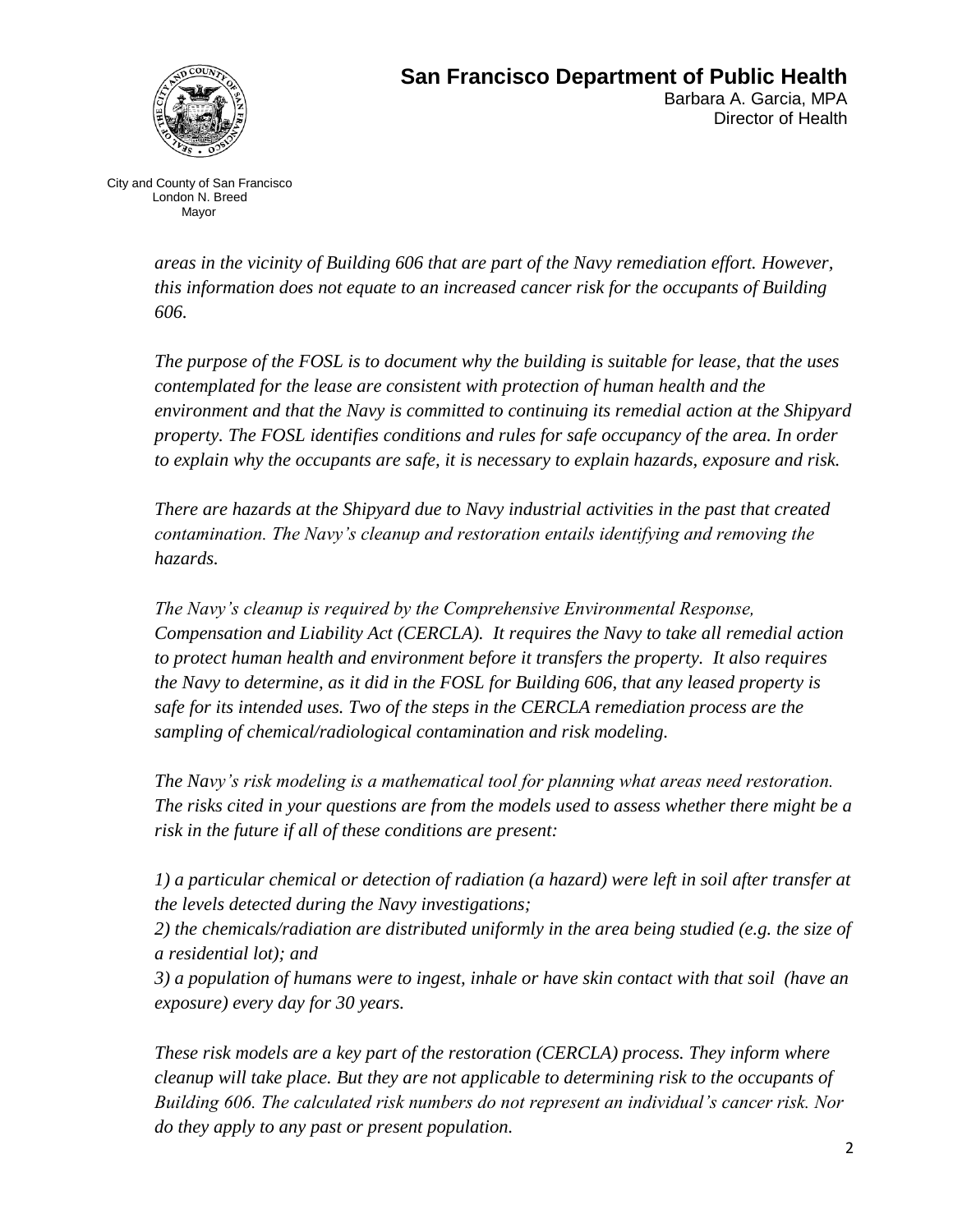

Barbara A. Garcia, MPA Director of Health

City and County of San Francisco London N. Breed Mayor

> *For example, you cited Navy calculated cancer risks for detections of radium-226 and cesium-137 near former buildings 507 and 508. The cited risks near these two buildings are either underneath the asphalt within the Building 606 leased premises or outside the lease premises behind a fence. The occupants of Building 606 have no exposure to the dirt with these detections, so there is no risk.*

> *In 2016, the EPA issued a formal [Fact Sheet](https://tinyurl.com/y7f4q9bb) (document #* 100005373) *about the Building 606 area and other areas of the Shipyard that are leased by the artists. The EPA reviewed existing information and concluded that all the tenants, including those at Building 606, are safe from exposure and therefore not at risk.*

*In summary, Building 606 is safe because occupants are not exposed to hazardous substances and therefore not at risk.* 

# **2. The condition of Building 606 and the health and safety of occupants**

#### *Building 606 is safe for occupants.*

- *Building 606 was built in 1989, long after the radiological activities at the Shipyard had concluded. Construction of Building 606 entailed the excavation of soil down to 5.5 feet below the building, placing of a foundation, and constructing a brand new building on top.*
- *The Health Department's industrial hygienists assigned to the Police Department received and followed up on employee concerns about health and safety that were typical of issues found in buildings that had been unoccupied, as Building 606 was for several years prior to Police taking occupancy. In every case, the building was found to be safe.*
- *It is very important that the past and current occupants of Building 606 know that they were and are safe, and that there is no evidence of exposure to health hazards related to the Shipyard cleanup in that building. Because there is no exposure, there is no risk.*

# **3. Background on the role of the San Francisco Department of Public Health in the Shipyard cleanup and restoration, and Building 606**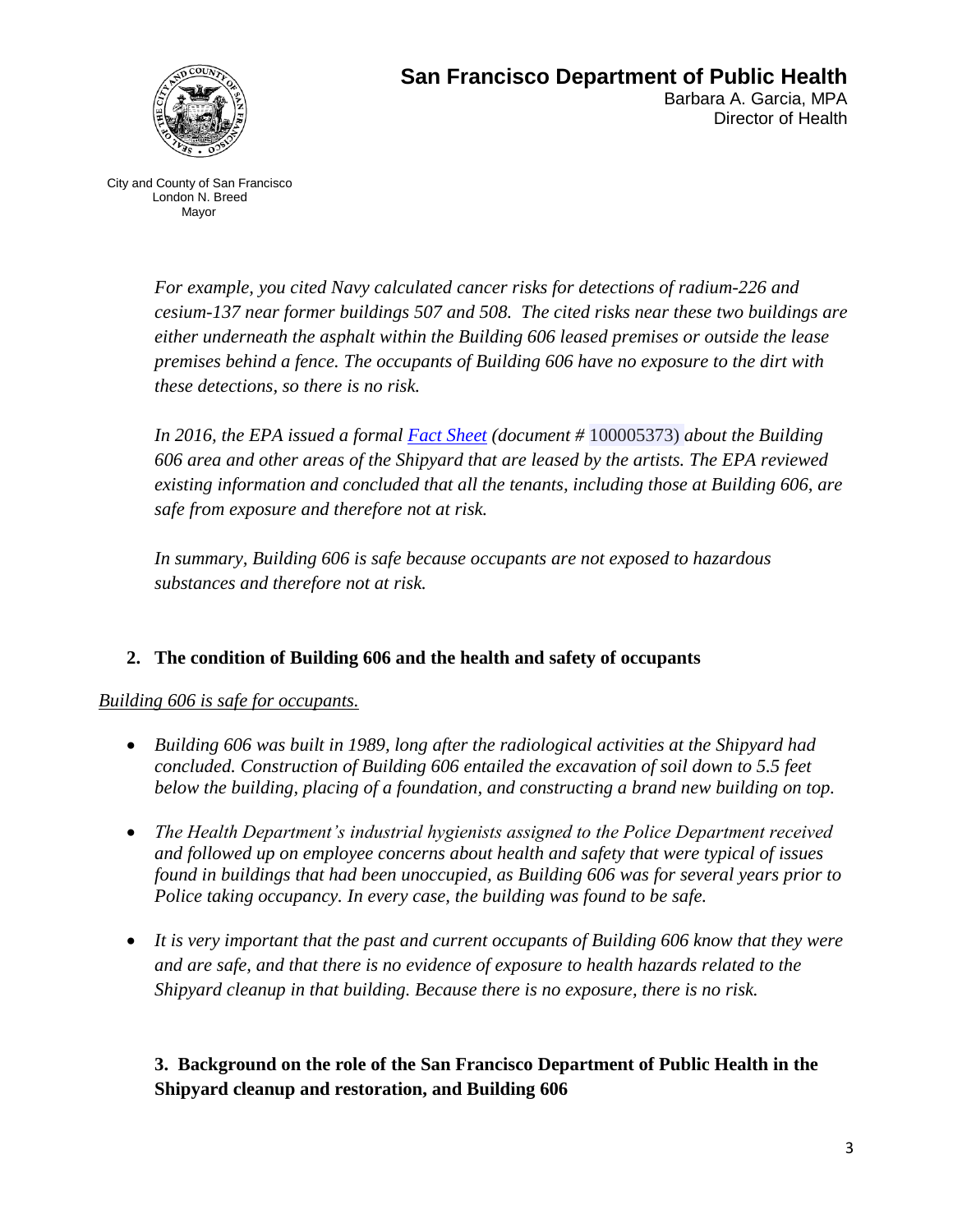

Director of Health

City and County of San Francisco London N. Breed Mayor

#### *The Health Department plays two roles at this location.*

*1 – Shipyard Cleanup and Restoration*

*The mission of the San Francisco Department of Public Health (SFDPH) is to protect and promote health and well-being for all in San Francisco. SFDPH supports the City's voter approved mandate for "timely development" of the Hunters Point Shipyard and Candlestick project (Proposition G 2008). This new development will add approximately 12,000 housing units - a third of which will be affordable. Before the housing can be developed on the land, the Navy, as required by CERCLA, must complete the cleanup and restoration under the oversight of three regulatory agencies: US Environmental Protection Agency (EPA), California/EPA Department of Toxic Substances Control (DTSC) and the San Francisco Bay Area Regional Water Quality Control Board (SFRWQCB). As each parcel is complete, the Navy writes a Finding of Suitability for Transfer that all three regulatory agencies must concur with before the land is transferred to the San Francisco Office of Community Investment and Infrastructure (OCII).* 

*An SFDPH Environmental Engineer has been assigned to this project since 1993, during the Navy restoration and the redevelopment by Lennar/Fivepoint on transferred land. SFDPH reviews information from the Navy and the regulatory agencies and helps to verify that the restoration and transfer will continue to protect public health. In addition, once the property transfers, SFDPH implements Article 31 of the San Francisco Health Code to ensure that the redevelopment is done in a safe manner, consistent with all federal and state regulatory requirements.* 

# *2 – Building 606 Health and Safety*

*SFDPH assigned an Industrial Hygienist (IH) to support the San Francisco Police Department's (SFPD) employee health and safety since 1997. While some City Departments have their own industrial hygienists, City departments like SFPD that do not typically engage in industrial-type activities often seek assistance from SFDPH for employee safety issues. The IH was based at Building 606 for many years, where they investigated any concerns raised by SFPD employees there. The IH also reviewed Navy information about the restoration work, with guidance from the Environmental Engineer. The IH also supported SFPD employees at other sites.* 

*Industrial hygiene is the science of protecting and enhancing the health and safety of people at the workplace. Health and safety hazards cover a wide range of chemical, physical, biological and*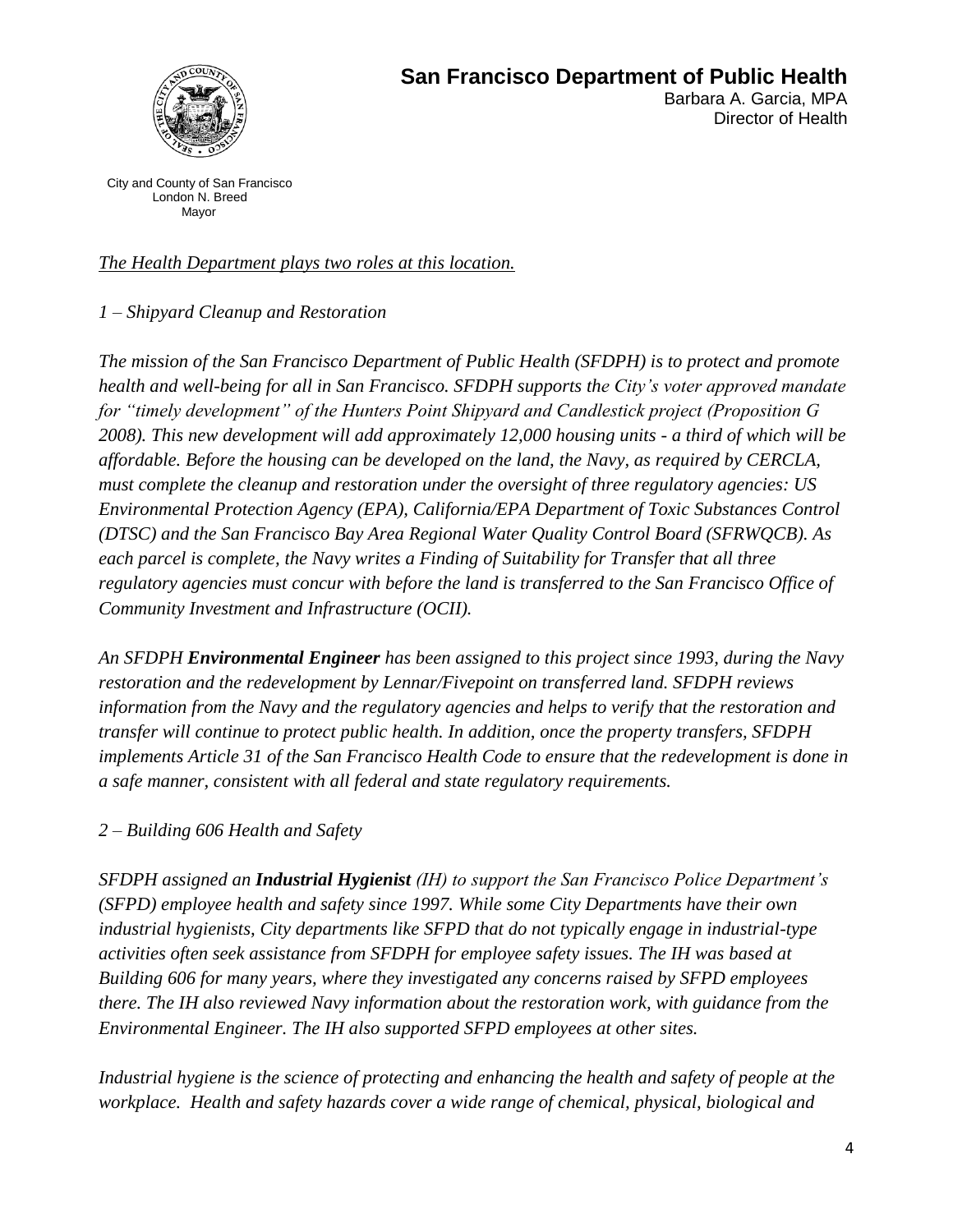

#### **San Francisco Department of Public Health**  Barbara A. Garcia, MPA Director of Health

City and County of San Francisco London N. Breed Mayor

*ergonomic stressors. The role of an Industrial Hygienist (IH) is to anticipate, recognize, evaluate and control those hazards. They are professionals dedicated to the well-being of the workers.* 

*Your questions cover some of the investigations that were conducted by the IH assigned to Building 606. In every case, the building was found to be safe. Both the Environmental Engineer and the Industrial Hygienist held meetings for the SFPD employees to address concerns and answer questions. The Health Department is committed to the health and safety of all San Francisco residents and visitors, and has worked diligently to ensure that the occupants of Building 606 are safe.*

#### **Additional information in response to questions about Building 606 health and safety**

#### *The Building 606 lease provides important information*

*SFDPH was not a party to the Building 606 lease. However, it is important to understand that the lease contains restrictions on the use of the lease area and notices about the Navy's ongoing investigations, cleanup and restoration surrounding the area. Those restrictions and notifications are part of the lease terms and contribute to everyone's (including the future tenants) knowledge and understanding that assure the safety of the tenants.* 

#### *The Industrial Hygienists were assigned to support SFPD employees*

*From 1997 to the present nine Industrial Hygienists (IHs) have been assigned to the San Francisco Police Department (SFPD) at Building 606. During this period, eight of the nine IHs assigned to SFPD left their assignments at Building 606 for a variety of reasons:*

| • Received promotions to new positions within CCSF |  |
|----------------------------------------------------|--|
| • Accepted a position in the private sector        |  |
| • Released during their probationary period        |  |
| • Accepted a position with the Federal Government  |  |
| • Bumped from the position as a result of layoffs  |  |
| • Service retirement                               |  |
| • Currently serving the assignment                 |  |

*The role of the IHs assigned to Building 606 was and continues to be the investigation of health and safety concerns reported by SFPD employees on site, to evaluate potential risk to health and safety, and to recommend corrective actions as needed at Building 606.* 

*There are no records of any of the IHs assigned to Building 606 requesting a transfer.*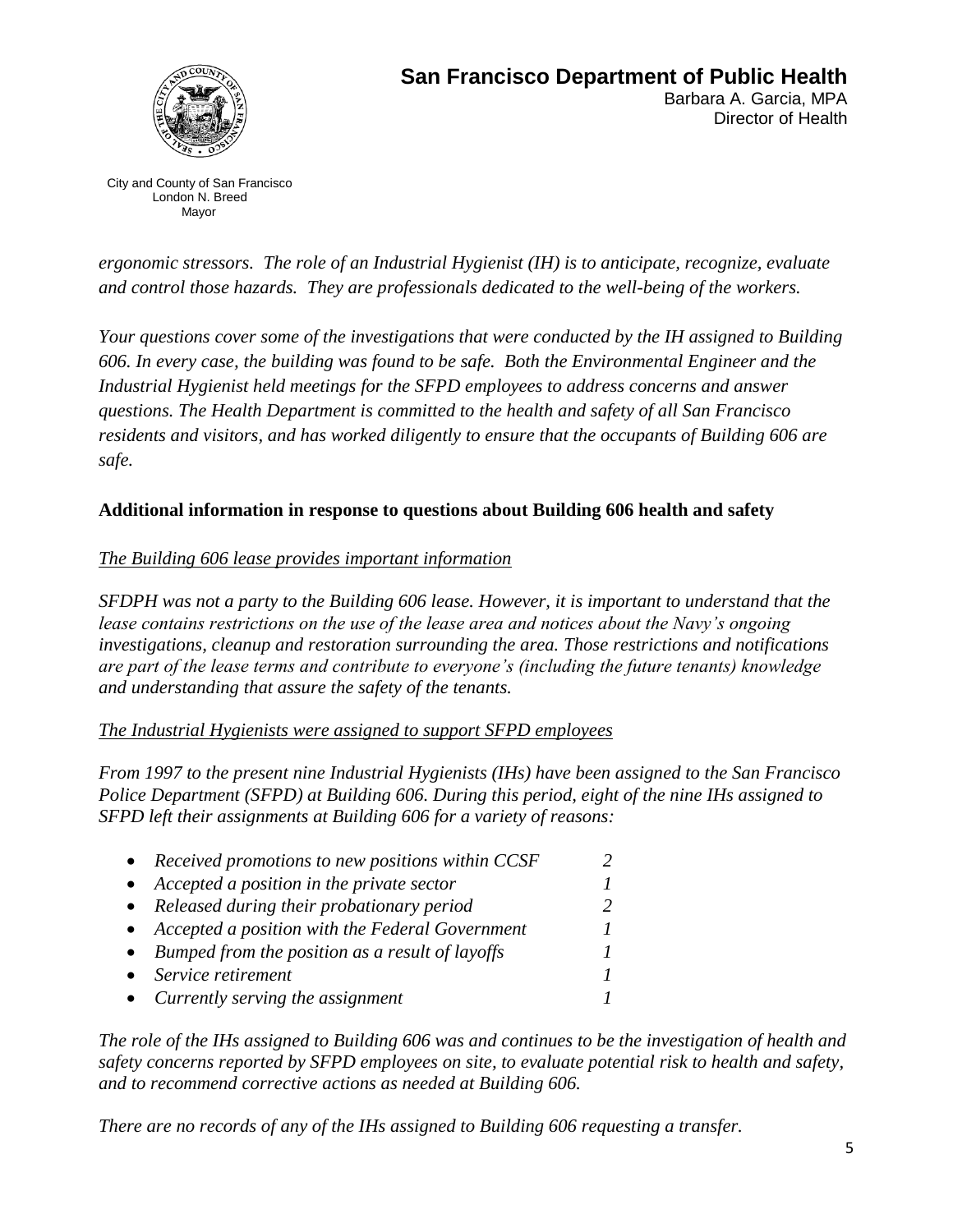

City and County of San Francisco London N. Breed Mayor

#### *Scanning Building 606 for radiation found no exposure, test was appropriate*

*The purpose of the monitoring conducted by the first Industrial Hygienist, Hillary Stoermer, as documented in her May 19, 1997 report, was to determine if there was a presence of radiation in Building 606 that presented a health hazard for the occupants. Her survey was not designed to address soil remediation or site cleanup activities being conducted by the Navy or contractors at Hunters Point Shipyard.*

*Measurements taken during the 1997 survey indicated that radiation was not present in Building 606.*

*The method selected to monitor for the presence of radiation in the building was a direct-reading Victoreen Thyac V Survey Meter (model 190) with a Geiger-Muller (GM) tube (pancake style probe). This type of instrument is widely used for radiation surveys because of its portability and ease of use as a field meter. The instrument also has a wide operating range of 1 micro-Roentgen per hour to +1 Roentgen per hour. With the GM tube, the meter was able to detect possible radiologic emissions at Building 606, including gamma radiation, as well as alpha and beta particles. In addition, the pancake style GM probe is ideal for detecting very low radiation levels caused by materials deposited on surfaces, potentially present in settled dust at Building 606 if radiation had been present. The Victoreen 1920 was the appropriate instrument for the general survey performed by Ms. Stoermer on May 19th, 1997.*

#### *The Ochi memo is a best practice*

*For clarification it should be noted that Mr. Ochi's December 3, 1997 memo was a "lessons learned" document that listed issues addressed by the SFDPH as it worked with the San Francisco Redevelopment Agency (SFRA) and SFPD on Building 606. This document represents a best practice to ensure that such issues could be avoided in the future if the City and County of San Francisco (CCSF) were to take the responsibility and occupancy of other buildings on the Hunters Point Shipyard site.* 

*In response to employee concerns, Mr. Ochi and his predecessor identified several issues to be addressed (indoor air quality, drinking water, dust control, building maintenance, site infrastructure and physical security).*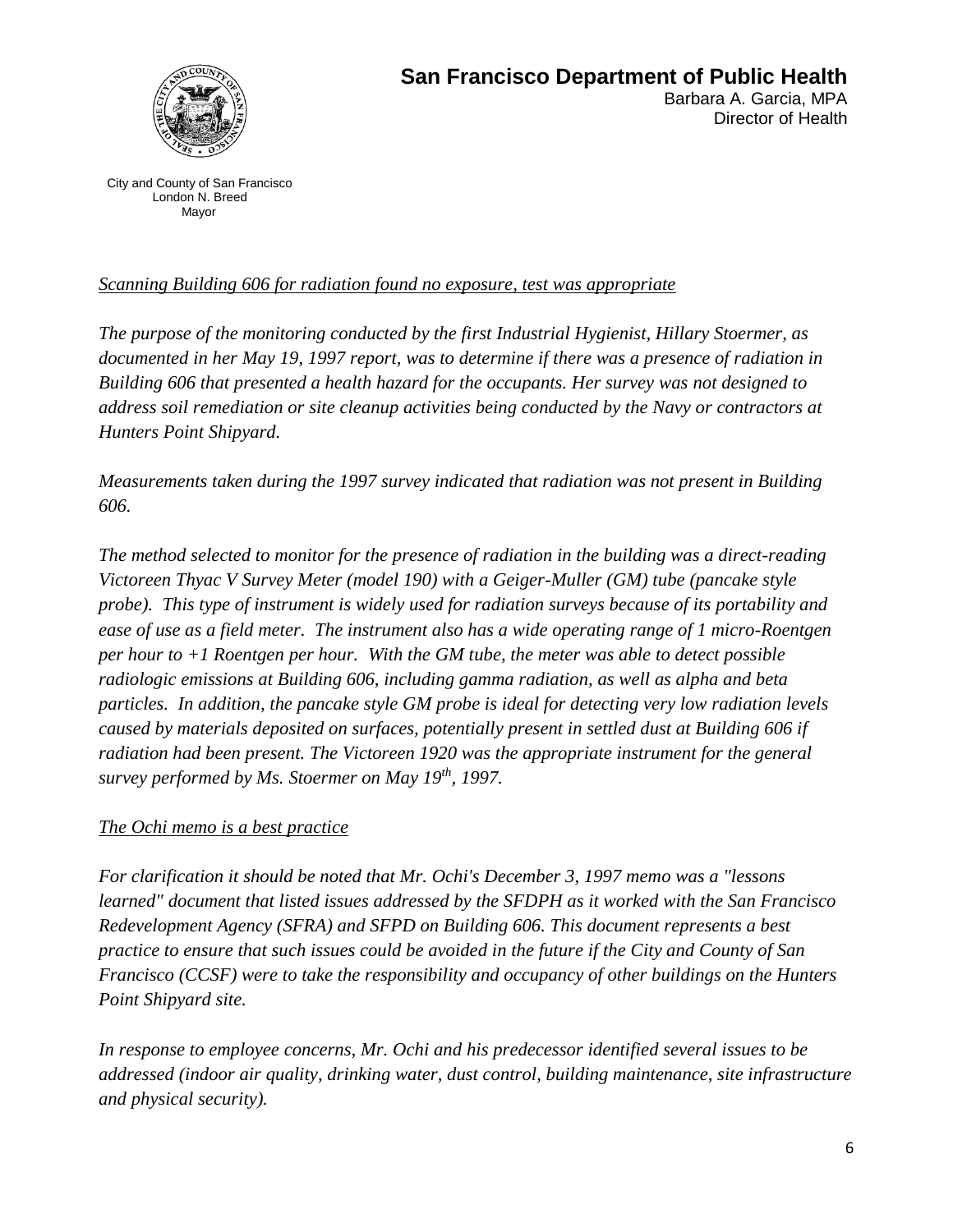

#### **San Francisco Department of Public Health**  Barbara A. Garcia, MPA

Director of Health

City and County of San Francisco London N. Breed Mayor

*In addition to his comprehensive assessment of the identified issues, Mr. Ochi offered robust recommendations that were implemented from 1997 and have continued as needed to the present. Identifying potential issues, assessment of potential hazards, and providing recommendations for corrective actions as needed is the function of the Industrial Hygienist.*

# *Communication was frequent and well documented*

*In 1997, Mr. Ochi increased communication with the Navy, its remediation contractors, and shared his findings with onsite SFPD employees, SFPD Command Staff, and SFRA via written activity updates and verbal communication. He participated in meet and confer sessions with SFPD Command Staff and the Police Officers Association (POA) to address all safety concerns reported by onsite employees. Mr. Ochi also started the Building 606 Safety Committee to create a forum for people at Building 606.*

*In addition to regular memos and reports, SFDPH staff conducted in-service presentations to respond to specific employee concerns. SFDPH IHs maintained an office at Building 606 and were available to respond to employee concerns. A review of the documents generated by the nine IHs assigned to Building 606 indicates that when concerns were raised, they were investigated, characterized by type via sampling or observation, and recommendations (when needed) for corrective actions were provided. The record also shows communication with SFPD employees, their on-site captain, SFPD Command Staff, and SFRA.*

*From 1997 up to the present, investigation and sample results indicated that there were no appreciable health risks for employees working in Building 606.*

# *The drinking water was tested and not dangerous*

*In response to onsite employee concerns regarding drinking water (tap water) at Building 606, Industrial Hygienists took samples and issued reports from 1997 to 1999. The water was always found to be safe. The issue was resolved by the flushing of pipes, which is recommend in buildings that have not been used for a period of time, as was the case when the SFPD took occupancy of Building 606.* 

*Here is a brief chronology:*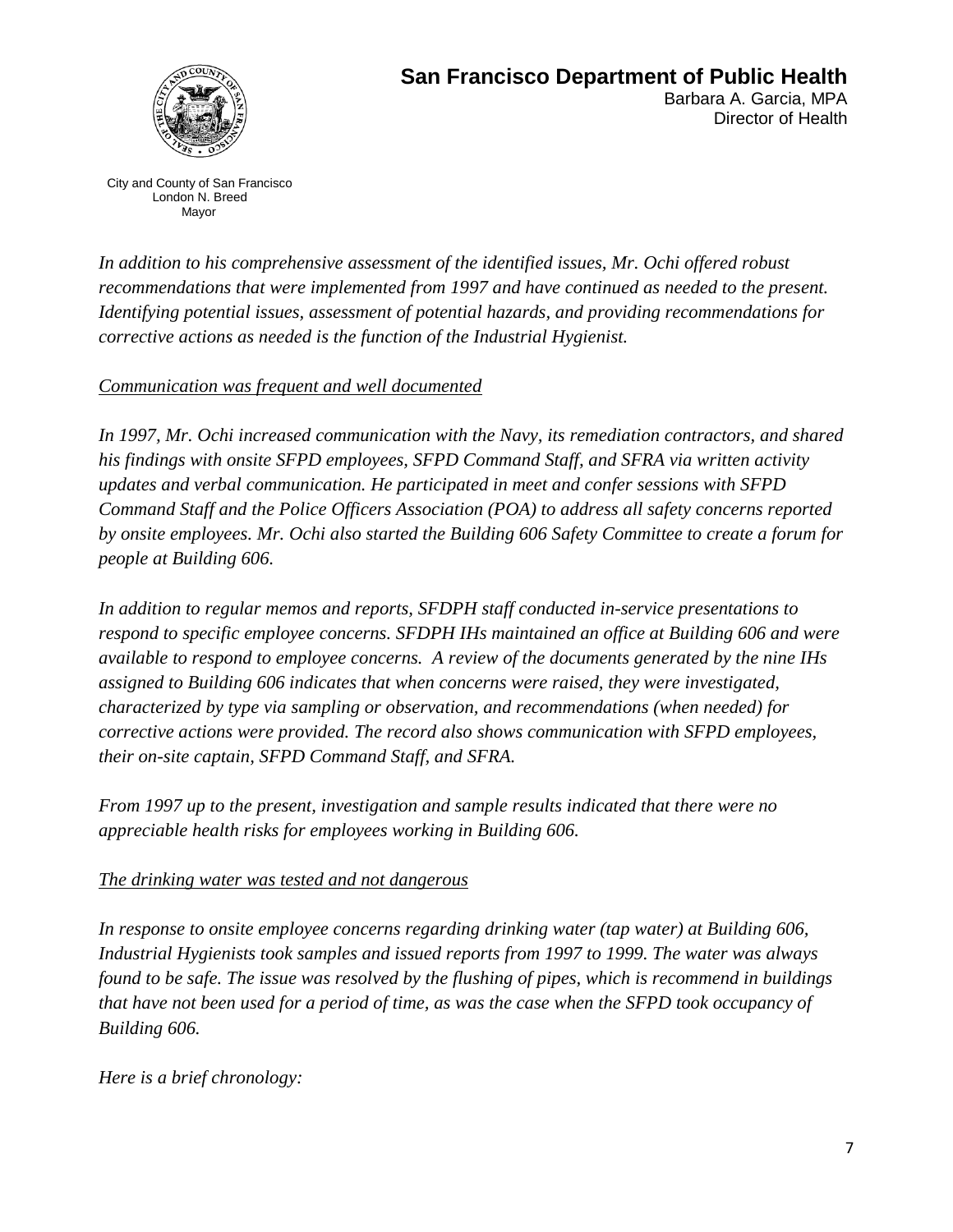

Barbara A. Garcia, MPA Director of Health

City and County of San Francisco London N. Breed Mayor

- *February 1997 – SFPD moves in to Building 606*
- *March 6, 1997 – water samples collected by IH in response to employee concerns Sample results did not exceed Maximum Contaminant Levels (MCLs) established by the Environmental Protection Agency (EPA).*
- *March 24, 1997-- report entitled "Drinking Water Sample Results, Building 606, Hunters Point Shipyard" concluded that "drinking water at building 606, Hunters Point Shipyard, does not pose a health hazard to any employees drinking it, and does not appear to have been impacted by surrounding contaminated groundwater."*
- *April 1, 1998 - memo regarding water quality at Building 606 provided a chronology of water sampling activity from March 1997 through January 1998. Although results indicate potable water supplies contained various contaminants, subsequent investigation indicated that the presence of these contaminants could be attributed to the piping and water systems at Building 606, which had not been flushed at the time of SFPD occupancy in February 1997.*
- *Note: During this same period the Navy also provided advisories to all HPS tenants regarding potential for lead in the base-wide water supply that was attributed to standing water in long unused water systems (approximately six years) onsite. Recommendations*  included letting the water from taps run 30 seconds before drinking or cooking when faucet *has not been used for over six hours.*
- *April 15, 1997—additional water samples collected to determine whether bacteria was in the water supply at Building 606. Sample results were negative for bacteria in the water supply.*
- *April 30, 1997 – bottled water provided to Building 606 to respond to ongoing employee concerns, even though the tap water was deemed safe for consumption. Bottled water provision continued to present day.*
- *June 10, 1997 - Department of Public Works plumbers recommended that the piping and water systems at Building 606 be completely flushed.*
- *June 1997 – water samples collected by the IH*
- *July 1997 – water samples collected by the SF Water Department*
- *August 1997 – water samples collected by the SF Water Department*
- *September 1997 water samples collected by IH*
- *October 1997- water samples collected by IH*
- *January 1998- water samples collected by the SF Water Department.*
- *September 28, 1999- water samples collected by IH. The sample results did not exceed any of the MCLs established by the EPA. These results suggest that flushing the pipes and water systems at Building 606 was the appropriate corrective action.*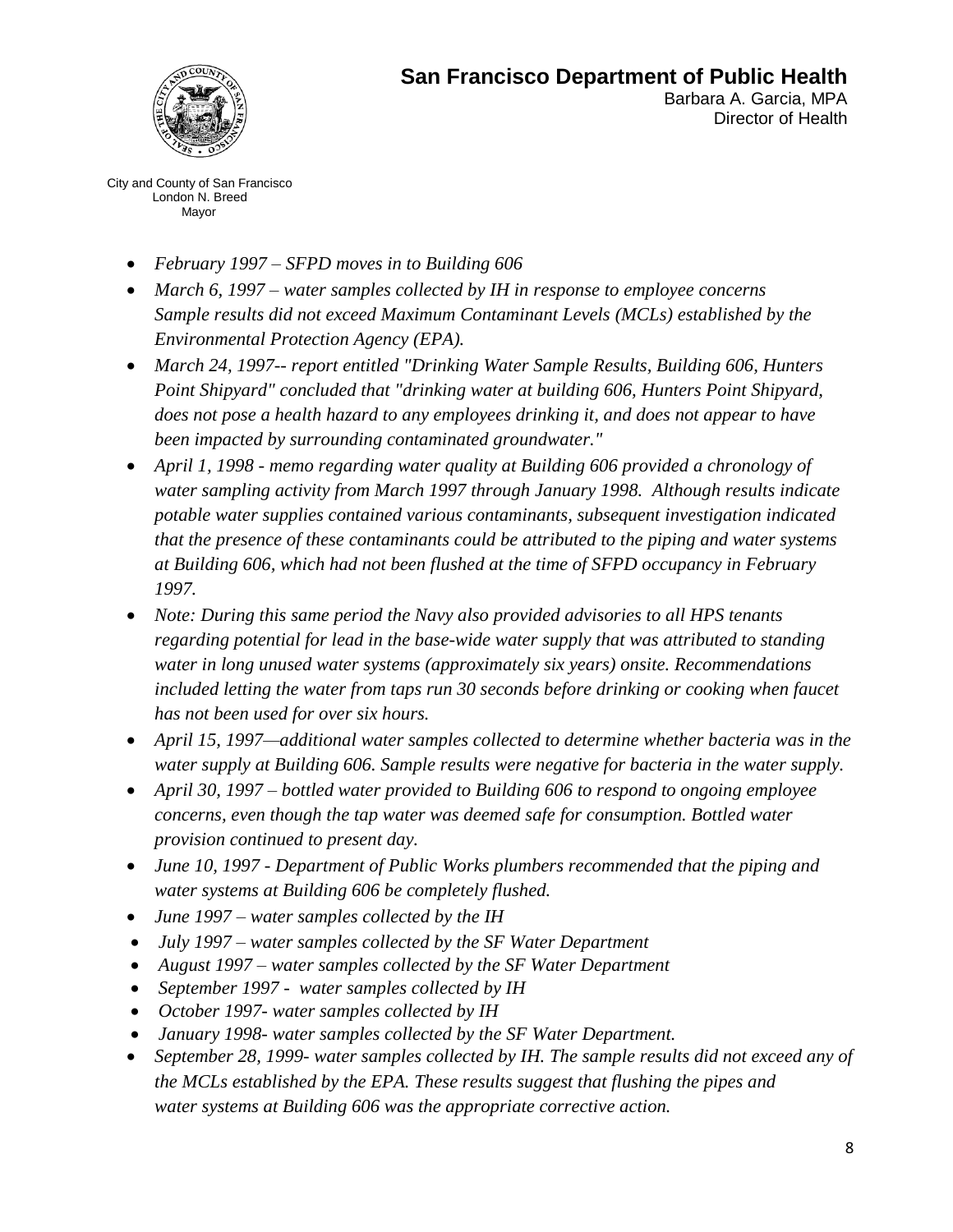

City and County of San Francisco London N. Breed Mayor

 *November 5, 1999 - summary memo to the Chief of SFPD, the IH wrote "It is believed the increased water usage since moving in has "flushed" any impurities out of the system."*

*Based on the conclusions of the sample data collected from 1997 through 1999, the IHs assigned to Building 606 determined that no short term or long term health risks were associated with use of the water at Building 606. These findings were shared with onsite employees and SFPD Command Staff.*

### *Dust was studied and found to be safe, information was readily available*

*In 2006 and 2007, the SFDPH IH was addressing the air quality concerns of police employees prompted by the excavation of the bedrock and soil on the Parcel A hilltop. That work increased the amount of mud and dust on the roads that the SFPD employees traveled on to get to work.* 

*SFDPH's Environmental Engineer's role included ensuring that Lennar, the developer on Parcel A, was complying with dust control requirements in their SFDPH approved Article 31 Dust Control Plan (DCP). Those requirements are best practices for construction. On several occasions, Lennar was issued Notices of Violation and the violations were corrected promptly by Lennar.* 

*During this time period, air monitoring by the SFDPH IH was an added precaution to verify to the employees that the area was safe. The memos written by the IH indicate that the IH was keeping the employees informed.*

*In addition, the Navy held regular community meetings that were widely advertised. Both the IH and the Environmental Engineer received notices about those Navy meetings and it was a usual practice for meeting notices to be posted in Building 606 so SFPD employees were aware of them. The Navy also distributed their contact information and regularly encouraged any interested party to send their email address so that they could be added to the Navy's email distribution to receive notices of the Navy community meetings.*

# *The 2018 sewage system repair work was done with Tetratech fraud in mind*

*Prior to repairs to the sewer system behind Building 606 in 2018, SFDPH's Environmental Engineer assisted the Navy and SFPD in planning for the repairs and asked the same questions you*